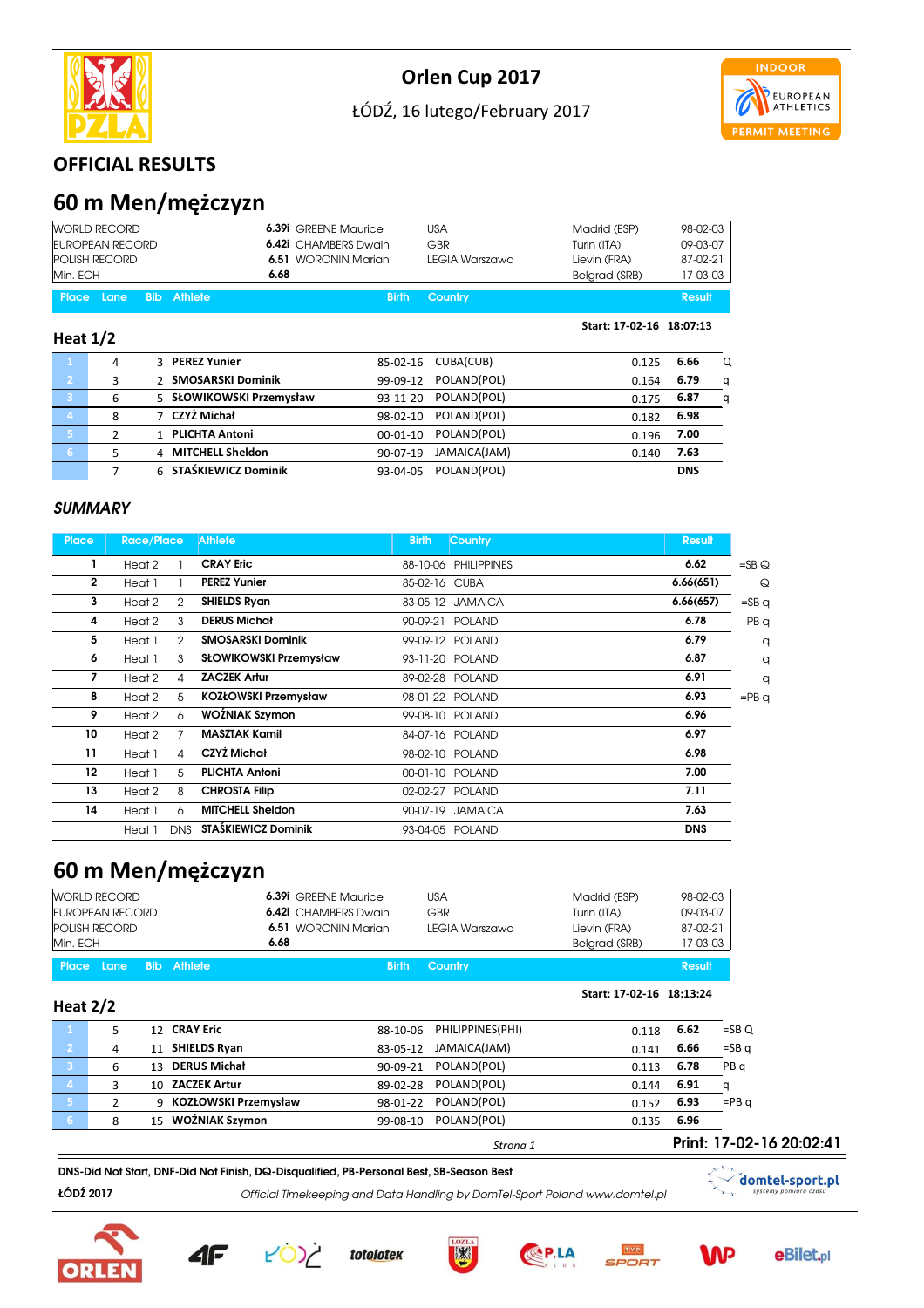|   | MASZTAK Kamil<br>14  | POLAND(POL)<br>84-07-16       | 6.97 |
|---|----------------------|-------------------------------|------|
| - | <b>CHROSTA Filip</b> | POLAND(POL)<br>$02 - 02 - 27$ |      |

#### **SUMMARY**

| <b>Place</b> | <b>Race/Place</b> |                | <b>Athlete</b>              | <b>Birth</b>  | Country              | <b>Result</b> |                   |
|--------------|-------------------|----------------|-----------------------------|---------------|----------------------|---------------|-------------------|
|              | Heat 2            |                | <b>CRAY Eric</b>            |               | 88-10-06 PHILIPPINES | 6.62          | $=$ SB $\bigcirc$ |
| $\mathbf{2}$ | Heat 1            |                | <b>PEREZ Yunier</b>         | 85-02-16 CUBA |                      | 6.66(651)     | $\Omega$          |
| 3            | Heat 2            | $\mathfrak{D}$ | <b>SHIELDS Ryan</b>         |               | 83-05-12 JAMAICA     | 6.66(657)     | $=$ SB $\sigma$   |
| 4            | Heat 2            | 3              | <b>DERUS Michał</b>         |               | 90-09-21 POLAND      | 6.78          | PB q              |
| 5            | Heat 1            | 2              | <b>SMOSARSKI Dominik</b>    |               | 99-09-12 POLAND      | 6.79          | q                 |
| 6            | Heat 1            | 3              | SŁOWIKOWSKI Przemysław      |               | 93-11-20 POLAND      | 6.87          | q                 |
| 7            | Heat 2            | 4              | <b>ZACZEK Artur</b>         |               | 89-02-28 POLAND      | 6.91          | q                 |
| 8            | Heat 2            | 5              | <b>KOZŁOWSKI Przemysław</b> |               | 98-01-22 POLAND      | 6.93          | $=$ PB $q$        |
| 9            | Heat 2            | 6              | WOŹNIAK Szymon              |               | 99-08-10 POLAND      | 6.96          |                   |
| 10           | Heat 2            |                | <b>MASZTAK Kamil</b>        |               | 84-07-16 POLAND      | 6.97          |                   |
| 11           | Heat 1            | 4              | CZYŻ Michał                 |               | 98-02-10 POLAND      | 6.98          |                   |
| 12           | Heat 1            | 5              | <b>PLICHTA Antoni</b>       |               | 00-01-10 POLAND      | 7.00          |                   |
| 13           | Heat 2            | 8              | <b>CHROSTA Filip</b>        |               | 02-02-27 POLAND      | 7.11          |                   |
| 14           | Heat 1            | 6              | <b>MITCHELL Sheldon</b>     |               | 90-07-19 JAMAICA     | 7.63          |                   |
|              | Heat 1            | <b>DNS</b>     | <b>STAŚKIEWICZ Dominik</b>  |               | 93-04-05 POLAND      | <b>DNS</b>    |                   |

# 60 m hurdles Women/ppł kobiet

| Min. ECH       | <b>WORLD RECORD</b><br><b>EUROPEAN RECORD</b><br><b>POLISH RECORD</b> |            | 8.12                | 7.68i KALLUR Susanna<br><b>7.68i</b> KALLUR Susanna<br>7.77 BIELCZYK Zofia | <b>SWE</b><br><b>SWE</b><br>POLONIA Warszawa | Karlsruhe (GER)<br>Karlsruhe (GER)<br>Sindelfingen (GER)<br>Belgrad (SRB) | $08-02-10$<br>$08 - 02 - 10$<br>80-03-01<br>17-03-03 |                 |
|----------------|-----------------------------------------------------------------------|------------|---------------------|----------------------------------------------------------------------------|----------------------------------------------|---------------------------------------------------------------------------|------------------------------------------------------|-----------------|
| <b>Place</b>   | Lane                                                                  | <b>Bib</b> | Athlete             | <b>Birth</b>                                                               | Country                                      |                                                                           | <b>Result</b>                                        |                 |
| Heat $1/2$     |                                                                       |            |                     |                                                                            |                                              | Start: 17-02-16 18:20:38                                                  |                                                      |                 |
| ℸ℩             | 4                                                                     |            | 2 GEORGE Phylicia   | 87-10-16                                                                   | CANADA(CAN)                                  | 0.156                                                                     | 8.07                                                 | Q               |
| $\mathbf{2}$   | 5                                                                     |            | 3 KOŁECZEK Karolina | 93-01-15                                                                   | POLAND(POL)                                  | 0.116                                                                     | 8.11                                                 | SB <sub>q</sub> |
| 3              | 3                                                                     |            | 1 CLAY Raven        | 90-10-05                                                                   | USA(USA)                                     | 0.162                                                                     | 8.13                                                 | SB <sub>q</sub> |
| $\overline{4}$ | 6                                                                     |            | 4 SIEWRUK Katarzyna | 95-12-03                                                                   | POLAND(POL)                                  | 0.177                                                                     | 8.74                                                 | q               |
| 5              | 7                                                                     |            | 5 SUŁEK Adrianna    | 99-04-03                                                                   | POLAND(POL)                                  | 0.214                                                                     | 8.87                                                 |                 |

#### **SUMMARY**

**ORLE** 

| Place        | Race/Place |   | <b>Athlete</b>            | <b>Birth</b> | Country              | Result |                 |
|--------------|------------|---|---------------------------|--------------|----------------------|--------|-----------------|
|              | Heat 1     |   | <b>GEORGE Phylicia</b>    |              | 87-10-16 CANADA      | 8.07   | $\mathsf Q$     |
| $\mathbf{2}$ | Heat 2     |   | <b>BAKKER Sharona</b>     |              | 90-04-12 NETHERLANDS | 8.08   | SBQ             |
| 3            | Heat 2     | 2 | <b>MCREYNOLDS Tiffani</b> | 91-12-04 USA |                      | 8.10   | q               |
| 4            | Heat 1     | 2 | <b>KOŁECZEK Karolina</b>  |              | 93-01-15 POLAND      | 8.11   | SBQ             |
| 5            | Heat 1     | 3 | <b>CLAY Raven</b>         | 90-10-05 USA |                      | 8.13   | SBQ             |
| 6            | Heat 2     | 3 | YANOVSKA Olena            |              | 90-02-15 UKRAINE     | 8.22   | SB <sub>q</sub> |
| 7            | Heat 1     | 4 | SIEWRUK Katarzyna         |              | 95-12-03 POLAND      | 8.74   | q               |
| 8            | Heat 2     | Δ | <b>HULISZ Zuzanna</b>     |              | 99-07-15 POLAND      | 8.77   | q               |
| 9            | Heat 1     | 5 | <b>SUŁEK Adrianna</b>     |              | 99-04-03 POLAND      | 8.87   |                 |
| 10           | Heat 2     | 5 | SKÓRZEWSKA Patrycja       |              | 96-06-15 POLAND      | 9.15   |                 |



toto<u>lote</u>k

4F



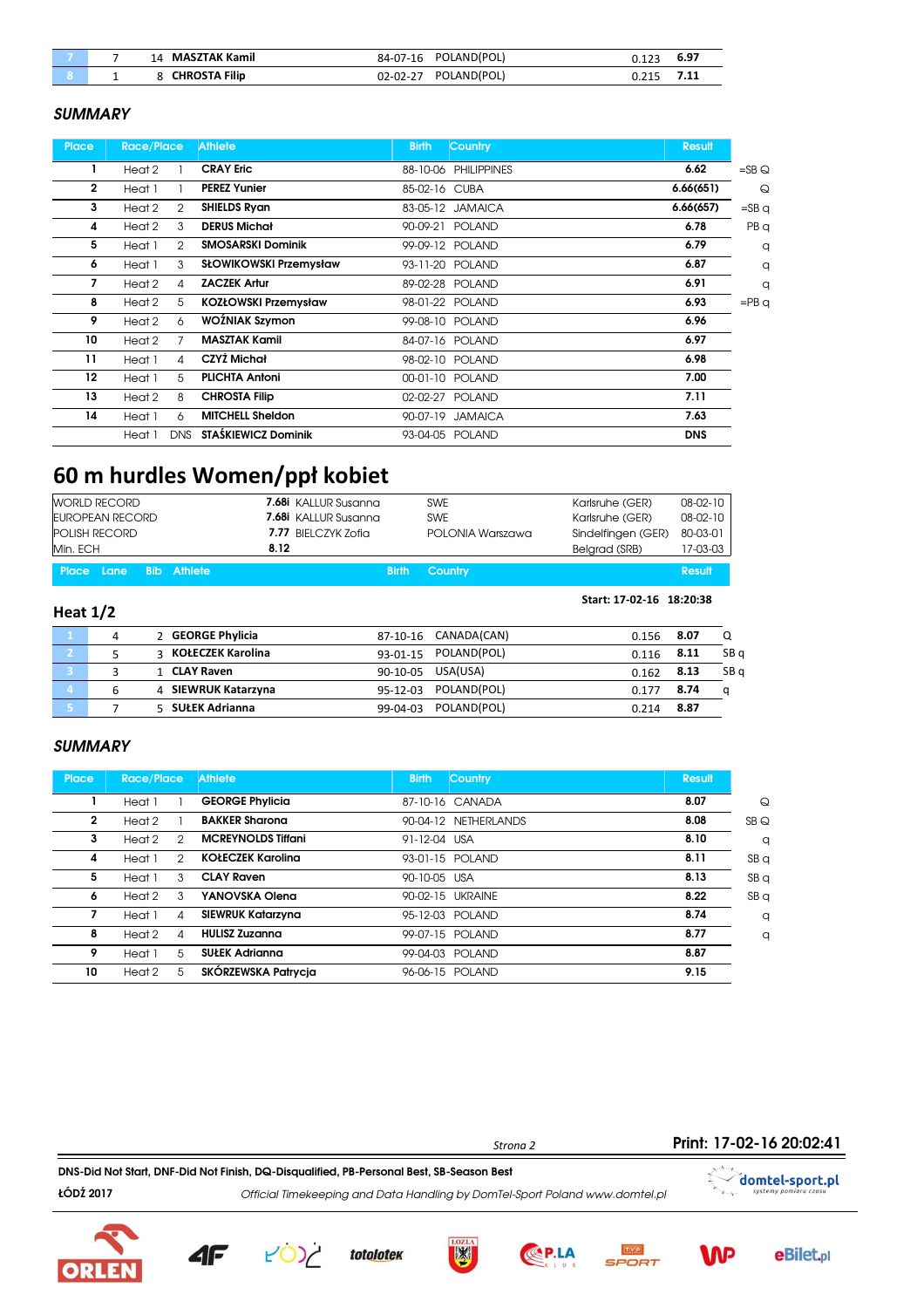# 60 m hurdles Women/ppł kobiet

| Heat $2/2$                       |                             |                  | Start: 17-02-16 18:26:20 |                |
|----------------------------------|-----------------------------|------------------|--------------------------|----------------|
| Place Lane<br><b>Bib Athlete</b> | <b>Birth</b>                | Country          |                          | Result         |
| Min. ECH                         | 8.12                        |                  | Belgrad (SRB)            | 17-03-03       |
| <b>POLISH RECORD</b>             | 7.77 BIELCZYK Zofia         | POLONIA Warszawa | Sindelfingen (GER)       | 80-03-01       |
| EUROPEAN RECORD                  | <b>7.68i</b> KALLUR Susanna | <b>SWE</b>       | Karlsruhe (GER)          | 08-02-10       |
| <b>WORLD RECORD</b>              | 7.68i KALLUR Susanna        | <b>SWE</b>       | Karlsruhe (GER)          | $08 - 02 - 10$ |

|   | 9 BAKKER Sharona      |          | 90-04-12 NETHERLANDS(NED) | 0.119 | 8.08 | SB <sub>Q</sub> |
|---|-----------------------|----------|---------------------------|-------|------|-----------------|
|   | 8 MCREYNOLDS Tiffani  |          | 91-12-04 USA(USA)         | 0.160 | 8.10 | a               |
|   | 7 YANOVSKA Olena      | 90-02-15 | UKRAINE(UKR)              | 0.149 | 8.22 | SB a            |
| ь | 10 HULISZ Zuzanna     |          | 99-07-15 POLAND(POL)      | 0.199 | 8.77 | a               |
|   | 6 SKÓRZEWSKA Patrycja |          | 96-06-15 POLAND(POL)      | በ 153 | 9.15 |                 |

#### **SUMMARY**

| Place | <b>Race/Place</b> |   | <b>Athlete</b>            | <b>Birth</b> | <b>Country</b>     | <b>Result</b> |                 |
|-------|-------------------|---|---------------------------|--------------|--------------------|---------------|-----------------|
|       | Heat 1            |   | <b>GEORGE Phylicia</b>    |              | 87-10-16 CANADA    | 8.07          | $\mathsf Q$     |
| 2     | Heat 2            |   | <b>BAKKER Sharona</b>     | 90-04-12     | <b>NETHERLANDS</b> | 8.08          | SBQ             |
| 3     | Heat 2            | 2 | <b>MCREYNOLDS Tiffani</b> | 91-12-04 USA |                    | 8.10          | q               |
| 4     | Heat 1            | 2 | <b>KOŁECZEK Karolina</b>  |              | 93-01-15 POLAND    | 8.11          | SB <sub>q</sub> |
| 5     | Heat 1            | 3 | <b>CLAY Raven</b>         | 90-10-05 USA |                    | 8.13          | SB <sub>q</sub> |
| 6     | Heat 2            | 3 | YANOVSKA Olena            |              | 90-02-15 UKRAINE   | 8.22          | SB <sub>q</sub> |
| 7     | Heat 1            | 4 | SIEWRUK Katarzyna         |              | 95-12-03 POLAND    | 8.74          | q               |
| 8     | Heat 2            | Δ | <b>HULISZ Zuzanna</b>     |              | 99-07-15 POLAND    | 8.77          | q               |
| 9     | Heat 1            | 5 | <b>SUŁEK Adrianna</b>     | 99-04-03     | <b>POLAND</b>      | 8.87          |                 |
| 10    | Heat 2            | 5 | SKÓRZEWSKA Patrycia       |              | 96-06-15 POLAND    | 9.15          |                 |

### 60 m hurdles Men/ppł mężczyzn

| EUROPEAN RECORD<br><b>POLISH RECORD</b><br>Min. ECH | 7.30i JACKSON Colin<br>GBR<br><b>7.51</b> SCIGACZEWSKI Tomasz WARSZAWIANKA<br>7.75 | Sindelfingen (GER)<br>Maebashi (JPN)<br>Belgrad (SRB) | 94-03-06<br>99-03-05<br>17-03-03 |
|-----------------------------------------------------|------------------------------------------------------------------------------------|-------------------------------------------------------|----------------------------------|
| Place Lane Bib Athlete                              | <b>Birth Country</b>                                                               |                                                       | Result                           |

| Heat $1/2$     |               |                        |                          | Start: 17-02-16 18:36:54 |      |                          |
|----------------|---------------|------------------------|--------------------------|--------------------------|------|--------------------------|
|                | 4             | 3 BAJI Balazs          | HUNGARY(HUN)<br>89-06-09 | 0.126                    | 7.63 | QQ                       |
| -2.            | 3             | 2 BOCHENEK Dominik     | POLAND(POL)<br>87-05-14  | 0.143                    | 7.78 | $=$ SB $\alpha$ $\alpha$ |
| Ι3,            | 5             | 4 CZYKIER Damian       | POLAND(POL)<br>92-08-10  | 0.183                    | 7.80 | q q                      |
| $\overline{4}$ | 6             | 5 SCHUBERT Kacper      | POLAND(POL)<br>95-07-10  | 0.158                    | 7.92 | qq                       |
| 47             |               | 6 NOGA Artur           | POLAND(POL)<br>88-05-02  | 0.144                    | 7.95 | q q                      |
| 67             | $\mathcal{P}$ | <b>KARCZEWSKI Adam</b> | POLAND(POL)<br>94-10-23  | 0.158                    | 8.27 |                          |
|                | 8             | <b>MENCFEL Marcin</b>  | POLAND(POL)<br>96-05-04  | 0.144                    | 8.29 |                          |

Print: 17-02-16 20:02:41Strona 3 DNS-Did Not Start, DNF-Did Not Finish, DQ-Disqualified, PB-Personal Best, SB-Season Best  $\checkmark$  domtel-sport.pl ŁÓDŹ 2017 Official Timekeeping and Data Handling by DomTel-Sport Poland www.domtel.pl systemy po





**AF** 

**totolotek** 







**eBilet**,pl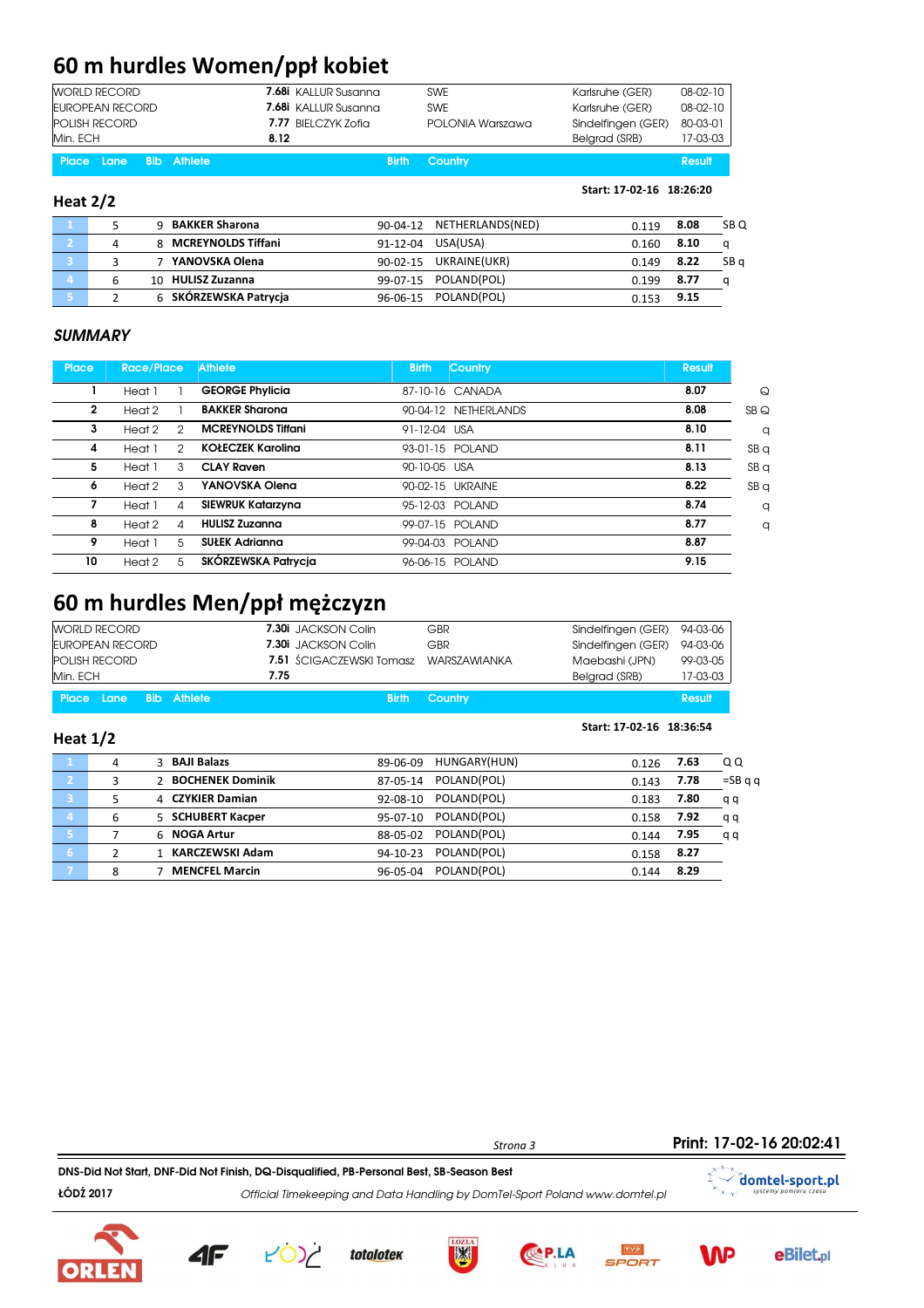#### **SUMMARY**

| <b>Place</b>   | Race/Place |            | <b>Athlete</b>            | <b>Birth</b> | <b>Country</b>          | <b>Result</b> |          |
|----------------|------------|------------|---------------------------|--------------|-------------------------|---------------|----------|
|                | Heat 2     |            | <b>SVOBODA Petr</b>       |              | 84-10-10 CZECH REPUBLIC | 7.63(624)     | $-SBQQ$  |
| $\overline{2}$ | Heat 1     |            | <b>BAJI Balazs</b>        |              | 89-06-09 HUNGARY        | 7.63(625)     | QQ       |
| 3              | Heat 2     | 2          | <b>MARTINSEN Andreas</b>  | 90-07-17     | <b>DENMARK</b>          | 7.77          | qq       |
| 4              | Heat 1     | 2          | <b>BOCHENEK Dominik</b>   |              | 87-05-14 POLAND         | 7.78          | $=$ SBqq |
| 5              | Heat 1     | 3          | <b>CZYKIER Damian</b>     |              | 92-08-10 POLAND         | 7.80          | qq       |
| 6              | Heat 1     | 4          | <b>SCHUBERT Kacper</b>    |              | 95-07-10 POLAND         | 7.92          | qq       |
| 7              | Heat 1     | 5          | <b>NOGA Artur</b>         |              | 88-05-02 POLAND         | 7.95          | qq       |
| 8              | Heat 2     | 3          | <b>CHORNOMAZ Bohdan</b>   |              | 96-04-02 UKRAINE        | 7.96          | PBqq     |
| 9              | Heat 2     | 4          | <b>BROOTHAERTS Damien</b> |              | 83-03-13 BELGIUM        | 8.01          |          |
| 10             | Heat 1     | 6          | <b>KARCZEWSKI Adam</b>    |              | 94-10-23 POLAND         | 8.27          |          |
| 11             | Heat 1     | 7          | <b>MENCFEL Marcin</b>     |              | 96-05-04 POLAND         | 8.29          |          |
| 12             | Heat 2     | 5          | JUSTYŃSKI Mikołaj         |              | 92-07-19 POLAND         | 8.36          |          |
|                | Heat 2     | DQ         | <b>CHMIELNICKI Jakub</b>  |              | 94-01-10 POLAND         | DQ            | 168.7    |
|                | Heat 2     | <b>DNS</b> | <b>JUNIEWICZ Jakub</b>    |              | 93-05-28 POLAND         | <b>DNS</b>    |          |
|                | Heat 2     | <b>DNS</b> | STAŚKIEWICZ Dominik       |              | 93-04-05 POLAND         | <b>DNS</b>    |          |

## 60 m hurdles Men/ppł mężczyzn

|                | <b>WORLD RECORD</b>    |            |                          | 7.30i JACKSON Colin      | GBR                        | Sindelfingen (GER)       | 94-03-06   |          |
|----------------|------------------------|------------|--------------------------|--------------------------|----------------------------|--------------------------|------------|----------|
|                | <b>EUROPEAN RECORD</b> |            |                          | 7.30i JACKSON Colin      | GBR                        | Sindelfingen (GER)       | 94-03-06   |          |
|                | <b>POLISH RECORD</b>   |            |                          | 7.51 ŚCIGACZEWSKI Tomasz | <b>WARSZAWIANKA</b>        | Maebashi (JPN)           | 99-03-05   |          |
| Min. ECH       |                        |            | 7.75                     |                          |                            | Belgrad (SRB)            | 17-03-03   |          |
| Place          | Lane                   | <b>Bib</b> | <b>Athlete</b>           | <b>Birth</b>             | Country                    |                          | Result     |          |
| Heat $2/2$     |                        |            |                          |                          |                            | Start: 17-02-16 18:44:09 |            |          |
| $\blacksquare$ | 4                      | 11         | <b>SVOBODA Petr</b>      | 84-10-10                 | <b>CZECH REPUBLIC(CZE)</b> | 0.147                    | 7.63       | $=$ SBQQ |
| $\mathbf{2}$   | 5                      | 12         | <b>MARTINSEN Andreas</b> | 90-07-17                 | DENMARK(DEN)               | 0.134                    | 7.77       | qq       |
| -3             | 8                      | 15         | <b>CHORNOMAZ Bohdan</b>  | 96-04-02                 | UKRAINE(UKR)               | 0.162                    | 7.96       | PBqq     |
| $\overline{4}$ | 7                      |            | 14 BROOTHAERTS Damien    | 83-03-13                 | BELGIUM(BEL)               | 0.145                    | 8.01       |          |
| 5.             | $\mathbf{1}$           |            | 8 JUSTYŃSKI Mikołai      | 92-07-19                 | POLAND(POL)                | 0.166                    | 8.36       |          |
|                | 2                      |            | 9 CHMIELNICKI Jakub      | 94-01-10                 | POLAND(POL)                | 0.194                    | <b>DQ</b>  | 168.7    |
|                | 6                      |            | 13 JUNIEWICZ Jakub       | 93-05-28                 | POLAND(POL)                |                          | <b>DNS</b> |          |
|                | 3                      | $10^{-7}$  | STAŚKIEWICZ Dominik      | 93-04-05                 | POLAND(POL)                |                          | <b>DNS</b> |          |

#### **SUMMARY**

ЮРІ

| <b>Place</b> | <b>Race/Place</b> |            | <b>Athlete</b>             | <b>Birth</b>   | <b>Country</b>          | <b>Result</b> |                |
|--------------|-------------------|------------|----------------------------|----------------|-------------------------|---------------|----------------|
|              | Heat 2            |            | <b>SVOBODA Petr</b>        |                | 84-10-10 CZECH REPUBLIC | 7.63(624)     | $-SBQQ$        |
| $\mathbf{2}$ | Heat 1            |            | <b>BAJI Balazs</b>         |                | 89-06-09 HUNGARY        | 7.63(625)     | QQ             |
| 3            | Heat 2            | 2          | <b>MARTINSEN Andreas</b>   | $90 - 07 - 17$ | <b>DENMARK</b>          | 7.77          | qq             |
| 4            | Heat 1            | 2          | <b>BOCHENEK Dominik</b>    |                | 87-05-14 POLAND         | 7.78          | $=$ SBqq       |
| 5            | Heat 1            | 3          | <b>CZYKIER Damian</b>      |                | 92-08-10 POLAND         | 7.80          | q <sub>q</sub> |
| 6            | Heat 1            | 4          | <b>SCHUBERT Kacper</b>     |                | 95-07-10 POLAND         | 7.92          | qq             |
| 7            | Heat 1            | 5          | <b>NOGA Artur</b>          |                | 88-05-02 POLAND         | 7.95          | qq             |
| 8            | Heat 2            | 3          | <b>CHORNOMAZ Bohdan</b>    |                | 96-04-02 UKRAINE        | 7.96          | PBqq           |
| 9            | Heat 2            | 4          | <b>BROOTHAERTS Damien</b>  |                | 83-03-13 BELGIUM        | 8.01          |                |
| 10           | Heat 1            | 6          | <b>KARCZEWSKI Adam</b>     |                | 94-10-23 POLAND         | 8.27          |                |
| 11           | Heat 1            | 7          | <b>MENCFEL Marcin</b>      |                | 96-05-04 POLAND         | 8.29          |                |
| 12           | Heat 2            | 5          | <b>JUSTYŃSKI Mikołaj</b>   |                | 92-07-19 POLAND         | 8.36          |                |
|              | Heat 2            | DQ         | <b>CHMIELNICKI Jakub</b>   |                | 94-01-10 POLAND         | DQ            | 168.7          |
|              | Heat 2            | <b>DNS</b> | <b>JUNIEWICZ Jakub</b>     |                | 93-05-28 POLAND         | <b>DNS</b>    |                |
|              | Heat 2            | <b>DNS</b> | <b>STAŚKIEWICZ Dominik</b> |                | 93-04-05 POLAND         | <b>DNS</b>    |                |

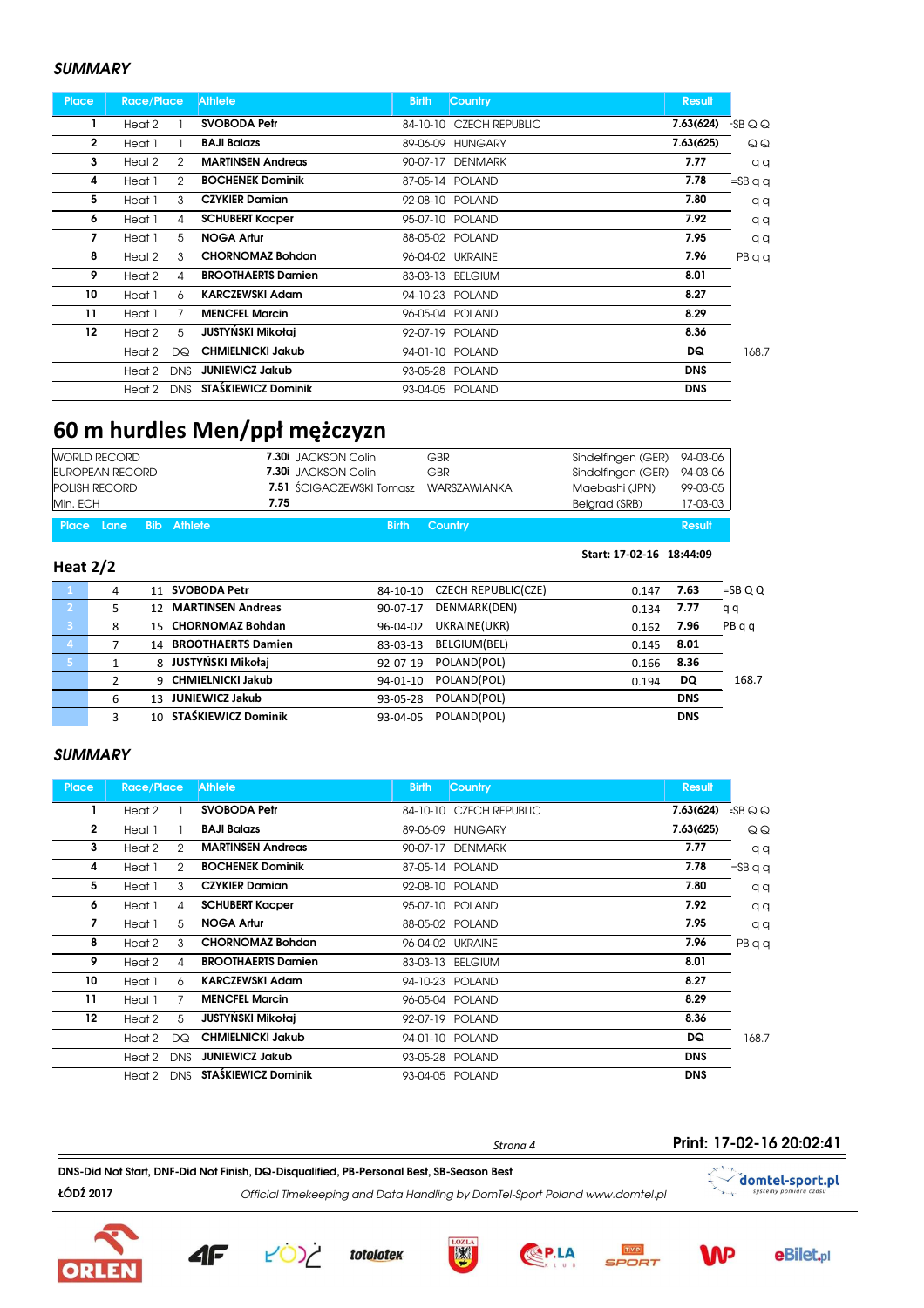### 60 m Women/kobiet

| EUROPEAN RECORD<br><b>POLISH RECORD</b><br>Min. ECH | 6.92i PRIVALOVA Irina<br>7.07 SWOBODA Ewa<br>7.30 | <b>RUS</b><br>UKS Czwórka Żory | Madrid (ESP)<br>Toruń<br>Belgrad (SRB) | 93-02-11<br>$16-02-12$<br>17-03-03 |
|-----------------------------------------------------|---------------------------------------------------|--------------------------------|----------------------------------------|------------------------------------|
| <b>Place Lane Bib Athlete</b>                       | <b>Birth</b>                                      | Country                        |                                        | <b>Result</b>                      |

#### Heat 1/2

1 5 4 LEVY Jura 90-10-04 JAMAICA(JAM) 7.28 SB Q Q 2 4 3 SWOBODA Ewa 97-07-26 POLAND(POL) 7.28 q 3 3 2 SANTOS Rosangela 90-12-20 BRAZIL(BRA) 7.30 =SB q 4 6 5 ADAMEK Klaudia 6 99-03-22 POLAND(POL) 7.48 q 8 7 KAJEWSKA Paulina 95-06-30 POLAND(POL) 7.69 6 7 6 KOTWIŁA Martyna 99-01-13 POLAND(POL) 7.70 2 1 PLUSCHKE Anna 99-05-09 POLAND(POL) 7.81

Start: 17-02-16 18:51:38

Start: 17-02-16 18:57:11

#### **SUMMARY**

| <b>Place</b> | <b>Race/Place</b>        | <b>Athlete</b>               | <b>Birth</b>    | Country          | <b>Result</b> |                 |
|--------------|--------------------------|------------------------------|-----------------|------------------|---------------|-----------------|
|              | Heat 1                   | <b>LEVY Jura</b>             |                 | 90-10-04 JAMAICA | 7.28(274)     | SBQQ            |
| $\mathbf{2}$ | $\mathcal{P}$<br>Heat 1  | <b>SWOBODA Ewa</b>           |                 | 97-07-26 POLAND  | 7.28(279)     | q               |
| 3            | 3<br>Heat 1              | <b>SANTOS Rosangela</b>      | 90-12-20 BRAZIL |                  | 7.30          | $=$ SB $\sigma$ |
| 4            | Heat 2                   | <b>WARREN-YOUNG Jessica</b>  | 87-04-06 USA    |                  | 7.33          | QQ              |
| 5            | Heat 2<br>$\mathfrak{D}$ | <b>SEDNEY Naomi</b>          | 94-12-17        | NETHERLANDS      | 7.34          | q               |
| 6            | Heat 2<br>3              | KIEŁBASIŃSKA Anna            |                 | 90-06-26 POLAND  | 7.38          | q               |
| 7            | Heat 1<br>4              | <b>ADAMEK Klaudia</b>        |                 | 99-03-22 POLAND  | 7.48          | q               |
| 8            | Heat 2<br>4              | CIBA Kamila                  |                 | 95-03-29 POLAND  | 7.50          | $\alpha$        |
| 9            | 5<br>Heat 1              | <b>KAJEWSKA Paulina</b>      |                 | 95-06-30 POLAND  | 7.69          |                 |
| 10           | Heat 1<br>6              | <b>KOTWIŁA Martyna</b>       |                 | 99-01-13 POLAND  | 7.70          |                 |
| 11           | 5<br>Heat 2              | <b>STEFANOWICZ Magdalena</b> |                 | 00-09-21 POLAND  | 7.71          |                 |
| 12           | Heat 2<br>6              | <b>WOLAK Adrianna</b>        |                 | 97-03-01 POLAND  | 7.77          |                 |
| 13           | Heat 1                   | <b>PLUSCHKE Anna</b>         |                 | 99-05-09 POLAND  | 7.81          |                 |
| 14           | Heat 2                   | <b>TUNIEWICZ Katarzyna</b>   |                 | 95-04-14 POLAND  | 7.82          |                 |

### 60 m Women/kobiet

| <b>WORLD RECORD</b>    | 6.92i PRIVALOVA Irina | <b>RUS</b>           | Madrid (ESP)  | $93-02-11$    |
|------------------------|-----------------------|----------------------|---------------|---------------|
| EUROPEAN RECORD        | 6.92i PRIVALOVA Irina | <b>RUS</b>           | Madrid (ESP)  | $93-02-11$    |
| <b>POLISH RECORD</b>   | 7.07 SWOBODA Ewa      | UKS Czwórka Żory     | Toruń         | $16-02-12$    |
| Min. ECH               | 7.30                  |                      | Belgrad (SRB) | 17-03-03      |
| Place Lane Bib Athlete |                       | <b>Birth Country</b> |               | <b>Result</b> |

#### Heat 2/2

|    | 4 | <b>WARREN-YOUNG Jessica</b><br>10 | USA(USA)<br>87-04-06         | 7.33      | Q Q |
|----|---|-----------------------------------|------------------------------|-----------|-----|
|    |   | 11 SEDNEY Naomi                   | NETHERLANDS(NED)<br>94-12-17 | 7.34<br>a |     |
| e. |   | 9 KIEŁBASIŃSKA Anna               | POLAND(POL)<br>90-06-26      | 7.38<br>a |     |
| 4  | 6 | 12 CIBA Kamila                    | POLAND(POL)<br>$95-03-29$    | 7.50<br>a |     |
| 67 |   | 13 STEFANOWICZ Magdalena          | POLAND(POL)<br>$00-09-21$    | 7.71      |     |
| 67 | 8 | <b>WOLAK Adrianna</b><br>14       | POLAND(POL)<br>97-03-01      | 7.77      |     |
|    |   | 8 TUNIEWICZ Katarzyna             | POLAND(POL)<br>95-04-14      | 7.82      |     |
|    |   |                                   |                              |           |     |





4F

totolotek





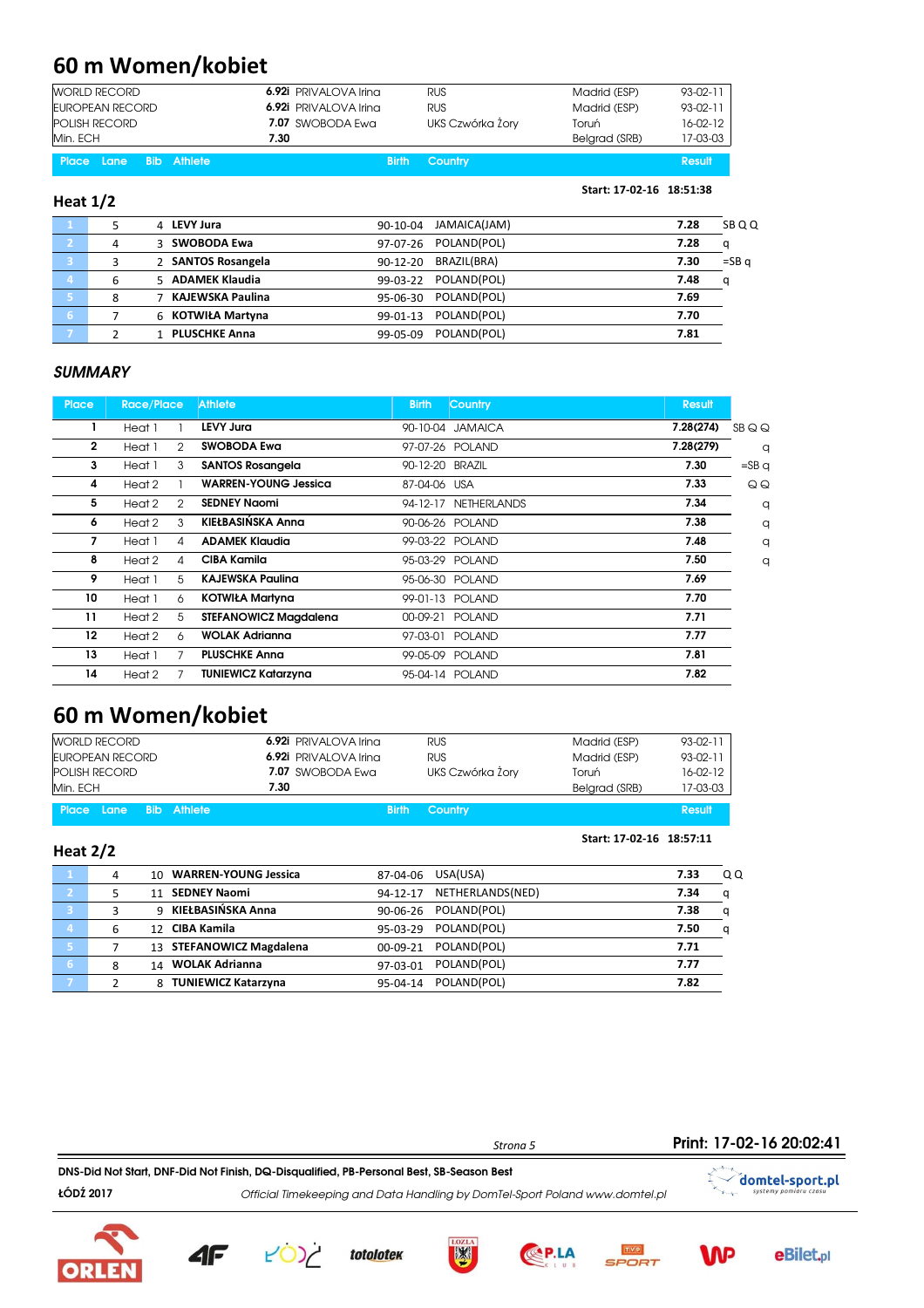#### **SUMMARY**

Final

| <b>Place</b> | <b>Race/Place</b>       | <b>Athlete</b>               | <b>Country</b><br><b>Birth</b> | <b>Result</b> |         |
|--------------|-------------------------|------------------------------|--------------------------------|---------------|---------|
|              | Heat 1                  | LEVY Jura                    | 90-10-04 JAMAICA               | 7.28(274)     | SBQQ    |
| $\mathbf{2}$ | Heat 1<br>2             | <b>SWOBODA Ewa</b>           | 97-07-26 POLAND                | 7.28(279)     | q       |
| 3            | 3<br>Heat 1             | <b>SANTOS Rosangela</b>      | 90-12-20 BRAZIL                | 7.30          | $=$ SBq |
| 4            | Heat 2                  | <b>WARREN-YOUNG Jessica</b>  | 87-04-06 USA                   | 7.33          | QQ      |
| 5            | Heat 2<br>$\mathcal{P}$ | <b>SEDNEY Naomi</b>          | 94-12-17 NETHERLANDS           | 7.34          | q       |
| 6            | Heat 2<br>3             | KIEŁBASIŃSKA Anna            | 90-06-26 POLAND                | 7.38          | q       |
| 7            | Heat 1<br>4             | <b>ADAMEK Klaudia</b>        | 99-03-22 POLAND                | 7.48          | q       |
| 8            | Heat 2<br>4             | CIBA Kamila                  | 95-03-29 POLAND                | 7.50          | q       |
| 9            | 5<br>Heat 1             | <b>KAJEWSKA Paulina</b>      | 95-06-30 POLAND                | 7.69          |         |
| 10           | Heat 1<br>6             | <b>KOTWIŁA Martyna</b>       | 99-01-13 POLAND                | 7.70          |         |
| 11           | 5<br>Heat 2             | <b>STEFANOWICZ Magdalena</b> | <b>POLAND</b><br>00-09-21      | 7.71          |         |
| 12           | Heat 2<br>6             | <b>WOLAK Adrianna</b>        | 97-03-01<br><b>POLAND</b>      | 7.77          |         |
| 13           | Heat 1                  | <b>PLUSCHKE Anna</b>         | 99-05-09 POLAND                | 7.81          |         |
| 14           | Heat 2                  | TUNIEWICZ Katarzyna          | 95-04-14 POLAND                | 7.82          |         |

### 60 m hurdles Women/ppł kobiet

| <b>WORLD RECORD</b>    | <b>7.68i</b> KALLUR Susanna | <b>SWE</b>           | Karlsruhe (GER)    | 08-02-10 |
|------------------------|-----------------------------|----------------------|--------------------|----------|
| EUROPEAN RECORD        | <b>7.68i</b> KALLUR Susanna | <b>SWE</b>           | Karlsruhe (GER)    | 08-02-10 |
| <b>POLISH RECORD</b>   | 7.77 BIELCZYK Zofia         | POLONIA Warszawa     | Sindelfingen (GER) | 80-03-01 |
| Min. ECH               | 8.12                        |                      | Belgrad (SRB)      | 17-03-03 |
| Place Lane Bib Athlete |                             | <b>Birth Country</b> |                    | Result   |

Start: 17-02-16 19:09:26

|                | 4 | 2 GEORGE Phylicia               | CANADA(CAN)<br>87-10-16        | 7.93<br>0.130 |
|----------------|---|---------------------------------|--------------------------------|---------------|
| $\overline{2}$ | 6 | <b>MCREYNOLDS Tiffani</b><br>R. | USA(USA)<br>91-12-04           | 8.00<br>0.148 |
| 3              |   | <b>BAKKER Sharona</b><br>9      | NETHERLANDS(NED)<br>90-04-12   | 8.03<br>0.136 |
| Δ,             | 8 | <b>CLAY Raven</b>               | USA(USA)<br>90-10-05           | 8.09<br>0.165 |
| Γ5,            | 3 | 3 KOŁECZEK Karolina             | POLAND(POL)<br>93-01-15        | 8.15<br>0.118 |
| G              |   | YANOVSKA Olena                  | UKRAINE(UKR)<br>$90 - 02 - 15$ | 8.26<br>0.190 |
|                | 2 | <b>HULISZ Zuzanna</b><br>10     | POLAND(POL)<br>99-07-15        | 8.73<br>0.188 |
| 8              |   | <b>SIEWRUK Katarzyna</b>        | POLAND(POL)<br>95-12-03        | 8.75<br>0.173 |

### 60 m hurdles Men/ppł mężczyzn

|                | <b>WORLD RECORD</b>    |            |                          | 7.30i JACKSON Colin             | GBR                        | Sindelfingen (GER)       | 94-03-06      |
|----------------|------------------------|------------|--------------------------|---------------------------------|----------------------------|--------------------------|---------------|
|                | <b>EUROPEAN RECORD</b> |            |                          | 7.30i JACKSON Colin             | GBR                        | Sindelfingen (GER)       | 94-03-06      |
|                | <b>POLISH RECORD</b>   |            |                          | <b>7.51</b> SCIGACZEWSKI Tomasz | <b>WARSZAWIANKA</b>        | Maebashi (JPN)           | 99-03-05      |
| Min. ECH       |                        |            | 7.75                     |                                 |                            | Belgrad (SRB)            | 17-03-03      |
| <b>Place</b>   | Lane                   | <b>Bib</b> | Athlete                  | <b>Birth</b>                    | <b>Country</b>             |                          | <b>Result</b> |
| <b>Final</b>   |                        |            |                          |                                 |                            | Start: 17-02-16 19:21:56 |               |
| $\mathbf{1}$   | 3                      |            | 3 BAJI Balazs            | 89-06-09                        | HUNGARY(HUN)               | 0.121                    | 7.54          |
| $\mathbf{2}$   | 4                      | 11         | <b>SVOBODA Petr</b>      | 84-10-10                        | <b>CZECH REPUBLIC(CZE)</b> | 0.136                    | 7.57          |
| -3             | 7                      |            | 4 CZYKIER Damian         | 92-08-10                        | POLAND(POL)                | 0.165                    | 7.71          |
| $\overline{4}$ | 5                      | 12         | <b>MARTINSEN Andreas</b> | 90-07-17                        | DENMARK(DEN)               | 0.141                    | 7.79          |
| 5              | $\overline{2}$         |            | 6 NOGA Artur             | 88-05-02                        | POLAND(POL)                | 0.140                    | 7.82          |
| 6              | $\mathbf{1}$           | 15         | <b>CHORNOMAZ Bohdan</b>  | 96-04-02                        | UKRAINE(UKR)               | 0.157                    | 7.92          |
| $\overline{7}$ | 8                      |            | 5 SCHUBERT Kacper        | 95-07-10                        | POLAND(POL)                | 0.166                    | 8.02          |
|                | 6                      |            | 2 BOCHENEK Dominik       | 87-05-14                        | POLAND(POL)                |                          | DQ            |

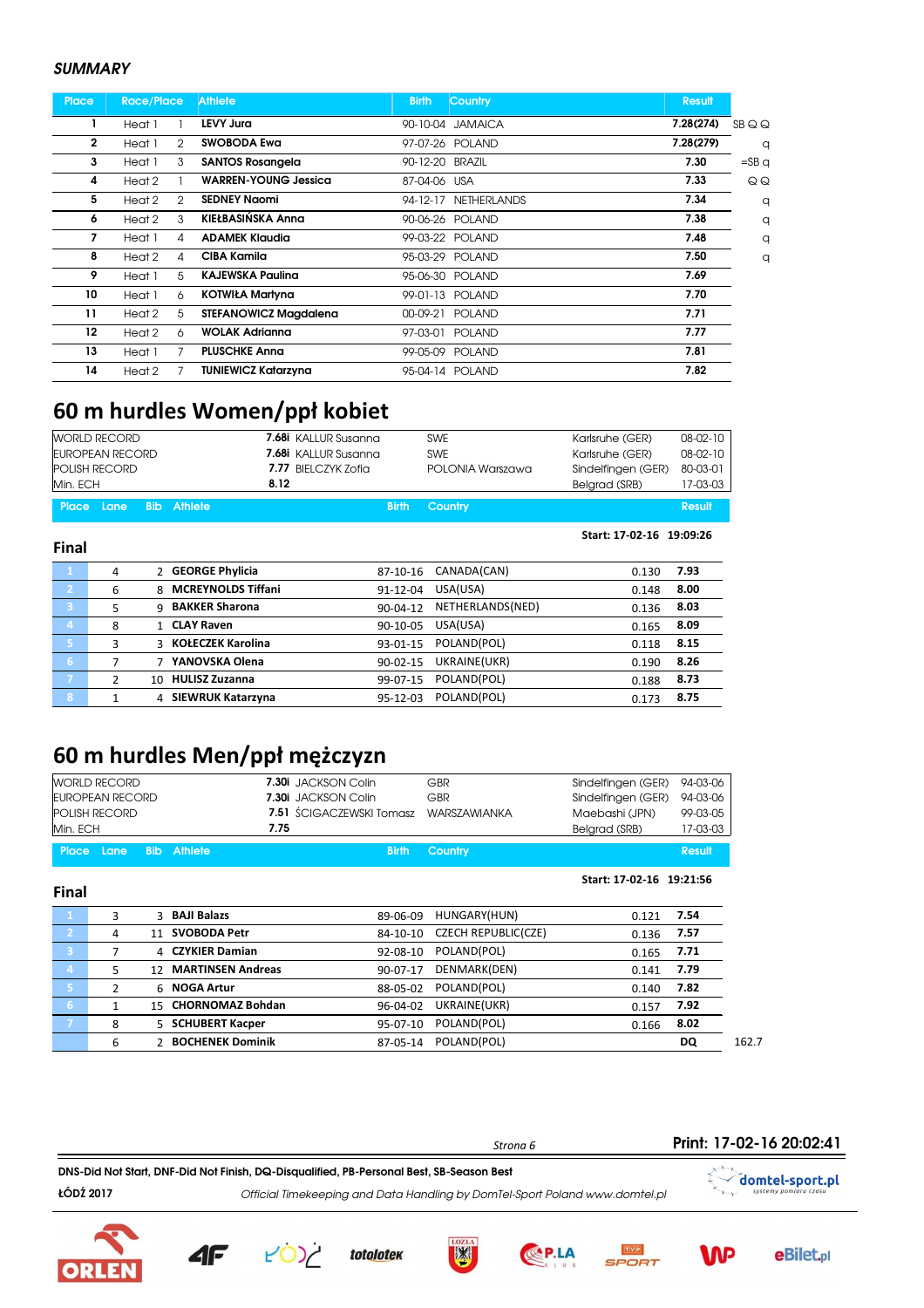# 60 m Men/mężczyzn

| <b>WORLD RECORD</b>    | <b>6.39i</b> GREENE Maurice | USA            | Madrid (ESP)  | 98-02-03 |
|------------------------|-----------------------------|----------------|---------------|----------|
| EUROPEAN RECORD        | <b>6.42i</b> CHAMBERS Dwain | GBR            | Turin (ITA)   | 09-03-07 |
| <b>POLISH RECORD</b>   | 6.51 WORONIN Marian         | LEGIA Warszawa | Lievin (FRA)  | 87-02-21 |
| Min. ECH               | 6.68                        |                | Belarad (SRB) | 17-03-03 |
| Place Lane Bib Athlete | <b>Birth</b>                | Country        |               | Result   |

Start: 17-02-16 19:29:20

| <b>Final</b>   |   |                                     |          |                  |       |      |
|----------------|---|-------------------------------------|----------|------------------|-------|------|
| $\mathbf{1}$   | 4 | 3 PEREZ Yunier                      | 85-02-16 | CUBA(CUB)        | 0.149 | 6.53 |
| יכ             | 3 | 11 SHIELDS Ryan                     | 83-05-12 | JAMAICA(JAM)     | 0.134 | 6.56 |
| 3              | 5 | <b>CRAY Eric</b><br>12 <sub>1</sub> | 88-10-06 | PHILIPPINES(PHI) | 0.134 | 6.60 |
| $\overline{4}$ |   | 2 SMOSARSKI Dominik                 | 99-09-12 | POLAND(POL)      | 0.206 | 6.79 |
| -51            | 6 | <b>DERUS Michał</b><br>13           | 90-09-21 | POLAND(POL)      | 0.144 | 6.80 |
| 6              | 8 | 5 SŁOWIKOWSKI Przemysław            | 93-11-20 | POLAND(POL)      | 0.144 | 6.83 |
| - 7            |   | <b>ZACZEK Artur</b><br>10           | 89-02-28 | POLAND(POL)      | 0.167 | 6.83 |
| 8              |   | KOZŁOWSKI Przemysław<br>q           | 98-01-22 | POLAND(POL)      | 0.155 | 6.93 |

## High Jump Women/ Wzwyż kobiet

| Min. ECH               | <b>WORLD RECORD</b><br><b>EUROPEAN RECORD</b><br>POLISH RECORD |            |                                                      |                        | 1.91         |              | 2.08i BERGQVIST Kajsa<br>2.08i BERGQVIST Kajsa<br>2.02i LIĆWINKO Kamila |              | <b>SWE</b><br><b>SWE</b> |              | <b>KS Podlasie Białystok</b> |      | Arnstadt (GER)<br>Arnstadt (GER)<br>Toruń<br>Belgrad (SRB) | 06-02-04<br>06-02-04<br>15-02-21<br>17-03-03 |
|------------------------|----------------------------------------------------------------|------------|------------------------------------------------------|------------------------|--------------|--------------|-------------------------------------------------------------------------|--------------|--------------------------|--------------|------------------------------|------|------------------------------------------------------------|----------------------------------------------|
| <b>Place</b>           | Lane                                                           | <b>Bib</b> | <b>Athlete</b>                                       |                        |              |              |                                                                         | <b>Birth</b> |                          | Country      |                              |      |                                                            | <b>Result</b>                                |
|                        |                                                                |            |                                                      |                        |              |              |                                                                         |              |                          |              |                              |      | Start: 17-02-16 18:25:00<br>End: 17-02-16 19:37:00         |                                              |
| -1                     | $\overline{7}$                                                 |            |                                                      | LIĆWINKO Kamila        |              |              |                                                                         | 86-03-22     |                          | POLAND(POL)  |                              |      |                                                            | 1.97                                         |
| $\overline{2}$         | 6                                                              |            | <b>SIMIC Ana</b>                                     |                        |              |              |                                                                         | 90-05-05     |                          | CROATIA(CRO) |                              |      |                                                            | 1.91                                         |
| $\overline{3}$         | 4                                                              |            |                                                      | <b>MCPHERSON Inika</b> |              |              |                                                                         | 86-09-29     |                          | USA(USA)     |                              |      |                                                            | 1.88                                         |
| $\overline{4}$         | 3                                                              |            |                                                      | NOWAKOWSKA Aleksandra  |              |              |                                                                         | 98-04-23     |                          | POLAND(POL)  |                              |      |                                                            | 1.84                                         |
| 5                      | 5                                                              |            |                                                      | <b>AMATA Doreen</b>    |              |              |                                                                         | 88-05-06     |                          | NIGERIA(NGR) |                              |      |                                                            | 1.84                                         |
| 6 <sup>1</sup>         | 2                                                              |            | <b>RYDZ Aneta</b>                                    |                        |              |              |                                                                         | 94-03-30     |                          | POLAND(POL)  |                              |      |                                                            | 1.80                                         |
| $\overline{7}$         | $\mathbf{1}$                                                   |            | POLAND(POL)<br><b>SKOCZYLAS Patrycja</b><br>99-02-04 |                        |              |              |                                                                         |              |                          |              |                              | 1.80 |                                                            |                                              |
|                        |                                                                |            |                                                      | 1.70                   | 1.75         | 1.80         | 1.84                                                                    | 1.88         | 1.91                     | 1.94         | 1.97                         | 2.00 | 2.01                                                       |                                              |
| LIĆWINKO Kamila        |                                                                |            |                                                      |                        |              |              | $\circ$                                                                 | $\circ$      | $\circ$                  | xo           | XXO                          |      | <b>XXX</b>                                                 |                                              |
| SIMIC Ana              |                                                                |            |                                                      |                        |              | XO           | XO                                                                      | $\mathbf{o}$ | XXO                      | <b>XXX</b>   |                              |      |                                                            |                                              |
| <b>MCPHERSON Inika</b> |                                                                |            |                                                      |                        | ۰            | XO           | $\mathbf{o}$                                                            | XO           | <b>XXX</b>               |              |                              |      |                                                            |                                              |
| NOWAKOWSKA Aleksandra  |                                                                |            |                                                      | $\circ$                | $\mathbf{o}$ | $\mathbf{o}$ | $\circ$                                                                 | <b>XXX</b>   |                          |              |                              |      |                                                            |                                              |
| <b>AMATA Doreen</b>    |                                                                |            |                                                      | o                      | $\mathbf{o}$ | XXO          | $\mathbf{o}$                                                            | <b>XXX</b>   |                          |              |                              |      |                                                            |                                              |
| <b>RYDZ Aneta</b>      |                                                                |            |                                                      | ٠                      | $\mathbf{o}$ | $\mathbf{o}$ | <b>XXX</b>                                                              |              |                          |              |                              |      |                                                            |                                              |
| SKOCZYLAS Patrycja     |                                                                |            |                                                      | o                      | XO           | $\circ$      | <b>XXX</b>                                                              |              |                          |              |                              |      |                                                            |                                              |

### Shot put Men/Pchnięcie kulą M

|            |                        |                          |              | Strona 7         |                          |          | Print: 17-02-16 20:02:41 |
|------------|------------------------|--------------------------|--------------|------------------|--------------------------|----------|--------------------------|
|            | q                      | <b>BUKOWIECKI Konrad</b> | 97-03-17     | POLAND(POL)      |                          | 20.73    |                          |
|            |                        |                          |              |                  | End: 17-02-16 19:40:00   |          |                          |
|            |                        |                          |              |                  | Start: 17-02-16 18:45:00 |          |                          |
| Place Lane |                        | <b>Bib</b> Athlete       | <b>Birth</b> | <b>Country</b>   |                          | Result   |                          |
| Min. ECH   |                        | 19.80                    |              |                  | Belgrad (SRB)            | 17-03-03 |                          |
|            | <b>POLISH RECORD</b>   | 21.72i MAJEWSKI Tomasz   |              | AZS-AWF Warszawa | Istanbul (TUR)           | 12-03-09 |                          |
|            | <b>EUROPEAN RECORD</b> | 22.55i TIMMERMANN Ulf    |              | GDR              | Senftenberg (GER)        | 89-02-11 |                          |
|            | <b>WORLD RECORD</b>    | 22.66i BARNES Randy      |              | <b>USA</b>       | Los Angeles (USA)        | 89-01-20 |                          |

DNS-Did Not Start, DNF-Did Not Finish, DQ-Disqualified, PB-Personal Best, SB-Season Best

ŁÓDŹ 2017 Official Timekeeping and Data Handling by DomTel-Sport Poland www.domtel.pl













domtel-sport.pl syst

**eBilet**,pl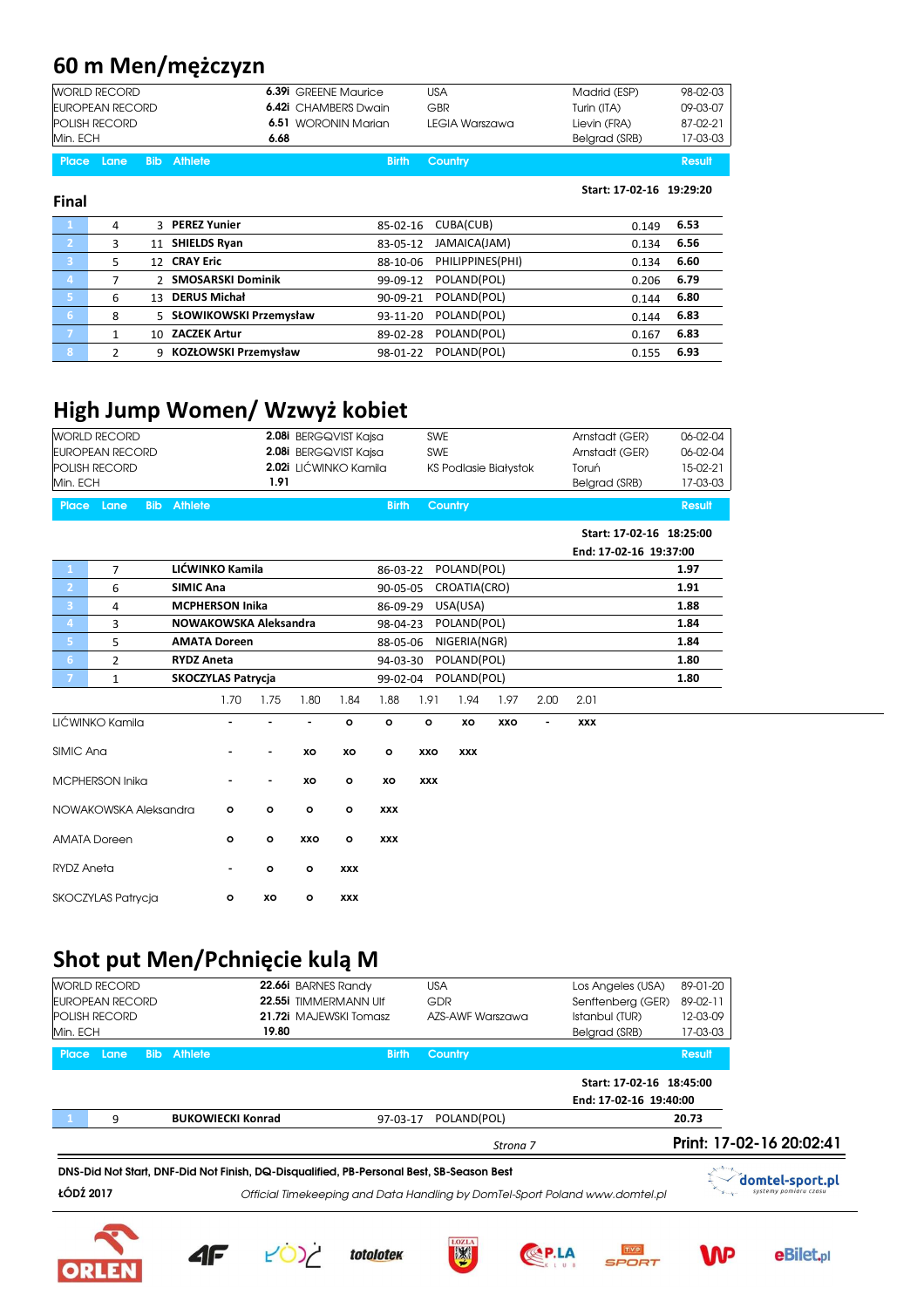| 2 <sup>1</sup>  | 7                        | <b>ELEMBA Frank</b>   |               |                           |              | 90-07-21     | CONGO(CGO)  |  | 20.27     |  |
|-----------------|--------------------------|-----------------------|---------------|---------------------------|--------------|--------------|-------------|--|-----------|--|
| 3 <sup>°</sup>  | 8                        | <b>HARATYK Michał</b> |               |                           |              | 92-04-10     | POLAND(POL) |  | 20.08     |  |
| $\vert 4 \vert$ | 4                        | <b>MIKOS Mateusz</b>  |               |                           |              | 87-04-10     | POLAND(POL) |  | 19.38     |  |
| 5 <sub>1</sub>  | 5                        | <b>KOWNATKE Rafał</b> |               |                           |              | 85-03-24     | POLAND(POL) |  | 19.28     |  |
| 6 <sup>1</sup>  | $\overline{2}$           | <b>REGIN Andrzej</b>  |               |                           |              | 94-02-21     | POLAND(POL) |  | 18.55     |  |
| $\mathbf{7}$    | 3                        | PAROL Jan             |               |                           |              | 95-11-11     | POLAND(POL) |  | 18.42     |  |
| 8               | $\mathbf{1}$             | <b>MAZUR Szymon</b>   |               |                           |              | 98-09-02     | POLAND(POL) |  | 18.26     |  |
|                 | 6                        | SZYSZKOWSKI Jakub     |               |                           |              | 91-08-21     | POLAND(POL) |  | <b>NM</b> |  |
|                 |                          |                       | $\mathbf{  }$ | $\mathbf{III}$            | IV           | V            | VI          |  |           |  |
|                 | <b>BUKOWIECKI Konrad</b> | 20.73                 | 20.40         | $\pmb{\chi}$              | $\mathbf{x}$ | $\mathbf{x}$ | 20.44       |  |           |  |
|                 | <b>ELEMBA Frank</b>      | $\mathbf{x}$          | 20.27         | x                         | 20.21        | 19.98        | 19.94       |  |           |  |
|                 | <b>HARATYK Michał</b>    | x                     | 19.63         | $\pmb{\chi}$              | 20.08        | $\pmb{\chi}$ | x           |  |           |  |
|                 | <b>MIKOS Mateusz</b>     | 18.88                 | 19.38         | x                         | 19.24        | 19.05        | x           |  |           |  |
|                 | <b>KOWNATKE Rafał</b>    |                       | 18.72 19.25   | $\boldsymbol{\mathsf{x}}$ | $\pmb{\chi}$ | x            | 19.28       |  |           |  |
|                 | <b>REGIN Andrzej</b>     | 18.55                 |               | 18.41 18.33               | 18.43        | $\pmb{\chi}$ | 18.43       |  |           |  |
| PAROL Jan       |                          | $\boldsymbol{x}$      | $\pmb{\chi}$  | 17.56                     | $\mathbf{x}$ | 17.58        | 18.42       |  |           |  |
|                 | MAZUR Szymon             | 18.09                 | $\pmb{\chi}$  | 18.26                     | $\mathbf{x}$ | x            | x           |  |           |  |
|                 | SZYSZKOWSKI Jakub        | $\mathbf{x}$          | x             | x                         |              |              |             |  |           |  |

## Pole Vault Men/Skok o tyczce M

|                     | <b>WORLD RECORD</b>           |            |                    |                               |              |                    | 6.16i LAVILLENIE Renaud |              | <b>FRA</b> |                            | Donetsk (UKR)            | 14-02-15      |
|---------------------|-------------------------------|------------|--------------------|-------------------------------|--------------|--------------------|-------------------------|--------------|------------|----------------------------|--------------------------|---------------|
|                     | <b>EUROPEAN RECORD</b>        |            |                    |                               |              |                    | 6.16i LAVILLENIE Renaud |              | <b>FRA</b> |                            | Donestk (UKR)            | 14-02-15      |
|                     | POLISH RECORD                 |            |                    |                               |              | 6.00i* LISEK Piotr |                         |              |            | OSOT Szczecin              | Potsdam (GER)            | 17-02-04      |
|                     | POLISH RECORD                 |            |                    |                               |              | 5.92i* LISEK Piotr |                         |              |            | OSOT Szczecin              | Cottbus (GER)            | 17-01-25      |
|                     | POLISH RECORD                 |            |                    |                               |              | 5.90i LISEK Piotr  |                         |              |            | OSOT Szczecin              | <b>Bad Oeynhausen (</b>  | 15-02-28      |
| Min. ECH            |                               |            |                    |                               | 5.78         |                    |                         |              |            |                            | Belgrad (SRB)            | 17-03-03      |
| Place               | Lane                          | <b>Bib</b> | <b>Athlete</b>     |                               |              |                    |                         | <b>Birth</b> |            | <b>Country</b>             |                          | <b>Result</b> |
|                     |                               |            |                    |                               |              |                    |                         |              |            |                            | Start: 17-02-16 17:40:00 |               |
|                     |                               |            |                    |                               |              |                    |                         |              |            |                            | End: 17-02-16 19:42:00   |               |
| -1                  | 8                             |            | <b>LISEK Piotr</b> |                               |              |                    |                         | 92-08-16     |            | POLAND(POL)                |                          | 5.87          |
| $\overline{2}$      | 6                             |            |                    | <b>WOJCIECHOWSKI Paweł</b>    |              |                    |                         | 89-06-06     |            | POLAND(POL)                |                          | 5.78          |
| 3                   | 7                             |            |                    | <b>FILIPPÍDIS Konstadínos</b> |              |                    |                         | 86-11-26     |            | GREECE(GRE)                |                          | 5.65          |
| $\overline{4}$      | 4                             |            |                    | <b>KOPPELAAR Rutger</b>       |              |                    |                         | 93-05-01     |            | NETHERLANDS(NED)           |                          | 5.50          |
| 5                   | 3                             |            |                    | <b>VLOON Menno</b>            |              |                    |                         | 94-05-11     |            | NETHERLANDS(NED)           |                          | 5.50          |
| 6 <sup>1</sup>      | 5                             |            |                    | <b>KUDLICKA Jan</b>           |              |                    |                         | 88-04-29     |            | <b>CZECH REPUBLIC(CZE)</b> |                          | 5.30          |
| 6 <sup>1</sup>      | $\mathbf{1}$                  |            |                    | <b>BALNER Michal</b>          |              |                    |                         | 82-09-12     |            | <b>CZECH REPUBLIC(CZE)</b> |                          | 5.30          |
|                     | $\overline{2}$                |            |                    | <b>PAWLIK Karol</b>           |              |                    |                         | 94-03-17     |            | POLAND(POL)                |                          | <b>NM</b>     |
|                     |                               |            |                    | 5.10                          | 5.30         | 5.50               | 5.65                    | 5.78         | 5.87       | 5.94                       |                          |               |
| <b>LISEK Piotr</b>  |                               |            |                    | $\blacksquare$                | L.           | XO                 | o                       | XXO          | XXO        | <b>XXX</b>                 |                          |               |
|                     | WOJCIECHOWSKI Paweł           |            |                    |                               | $\circ$      | XXO                | o                       | XXO          | <b>XXX</b> |                            |                          |               |
|                     | <b>FILIPPÍDIS Konstadínos</b> |            |                    |                               | XO           | $\mathbf{o}$       | o                       | <b>XXX</b>   |            |                            |                          |               |
|                     | <b>KOPPELAAR Rutger</b>       |            |                    |                               | $\mathbf{o}$ | $\mathbf{o}$       | <b>XXX</b>              |              |            |                            |                          |               |
|                     | <b>VLOON Menno</b>            |            |                    |                               | $\mathbf{o}$ | XXO                | <b>XXX</b>              |              |            |                            |                          |               |
|                     | <b>BALNER Michal</b>          |            |                    | $\mathbf{o}$                  | $\mathbf{o}$ | XXX                |                         |              |            |                            |                          |               |
| <b>KUDLICKA Jan</b> |                               |            |                    |                               | $\mathbf{o}$ | XXX                |                         |              |            |                            |                          |               |
| <b>PAWLIK Karol</b> |                               |            |                    | XXX                           |              |                    |                         |              |            |                            |                          |               |

ŁÓDŹ 2017 Official Timekeeping and Data Handling by DomTel-Sport Poland www.domtel.pl DNS-Did Not Start, DNF-Did Not Finish, DQ-Disqualified, PB-Personal Best, SB-Season Best



 $T_{\rm{max}}$ 





toto<u>lote</u>k



Strona 8